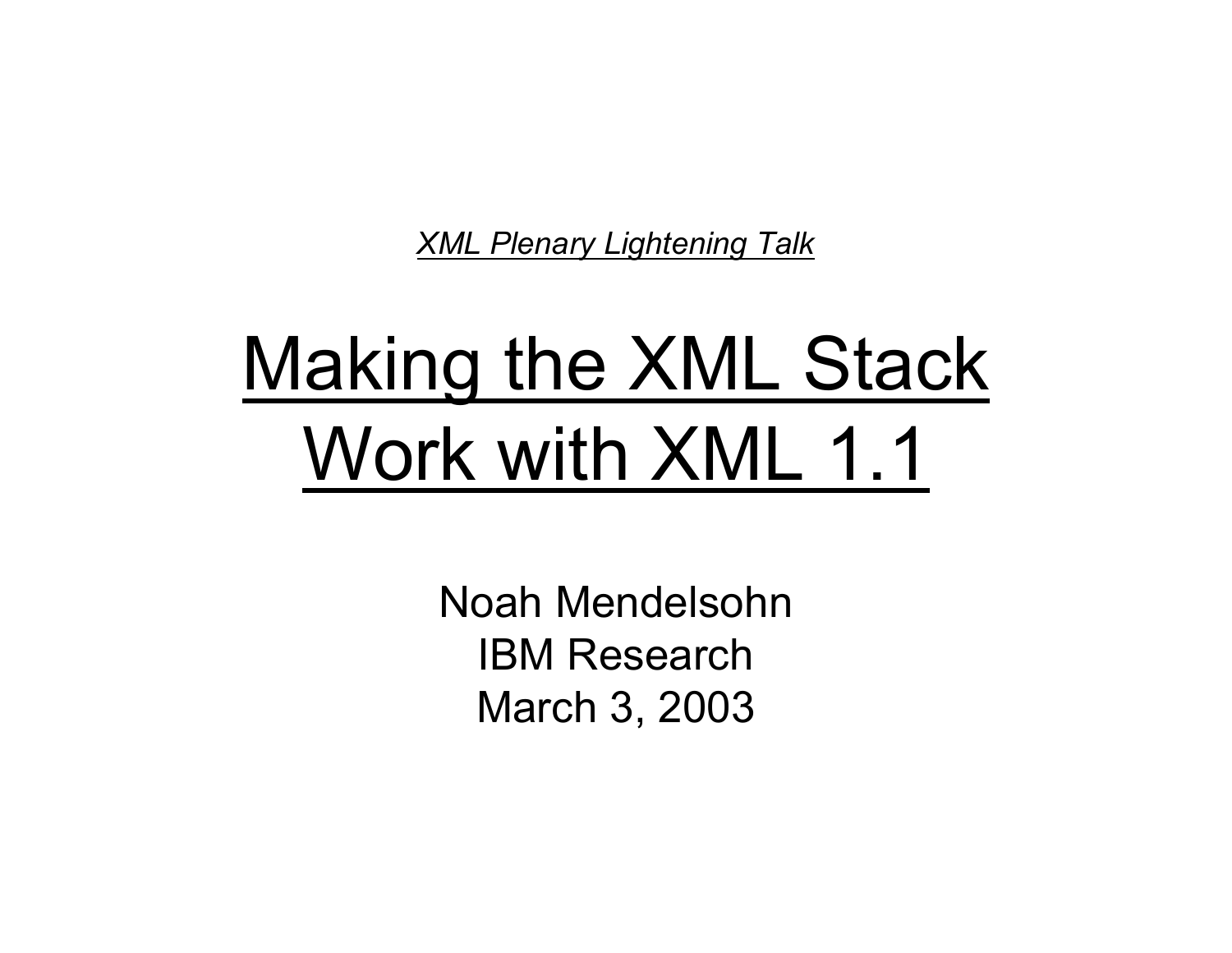## Goal of this talk

- •Goal of this talk: alert non XML-core WGsto need to start building an interoperable stack in an XML 1.1 world.
- • Non-goals:
	- Promote or deprecate use of XML 1.1 in particular situations or recommendations
	- Debate W3C process: did right reviews happen prior to 1.1 rec?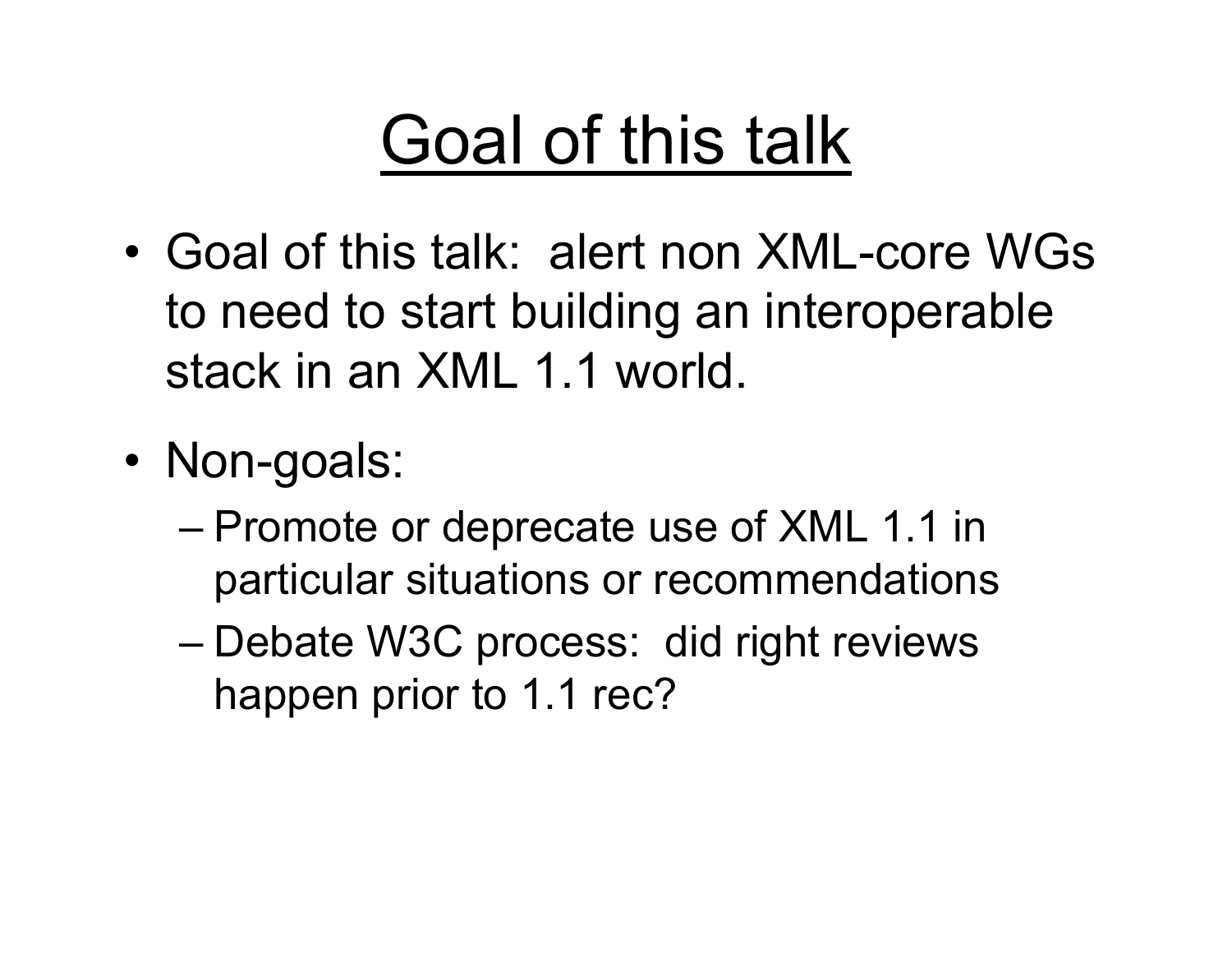### What's New in XML 1.1?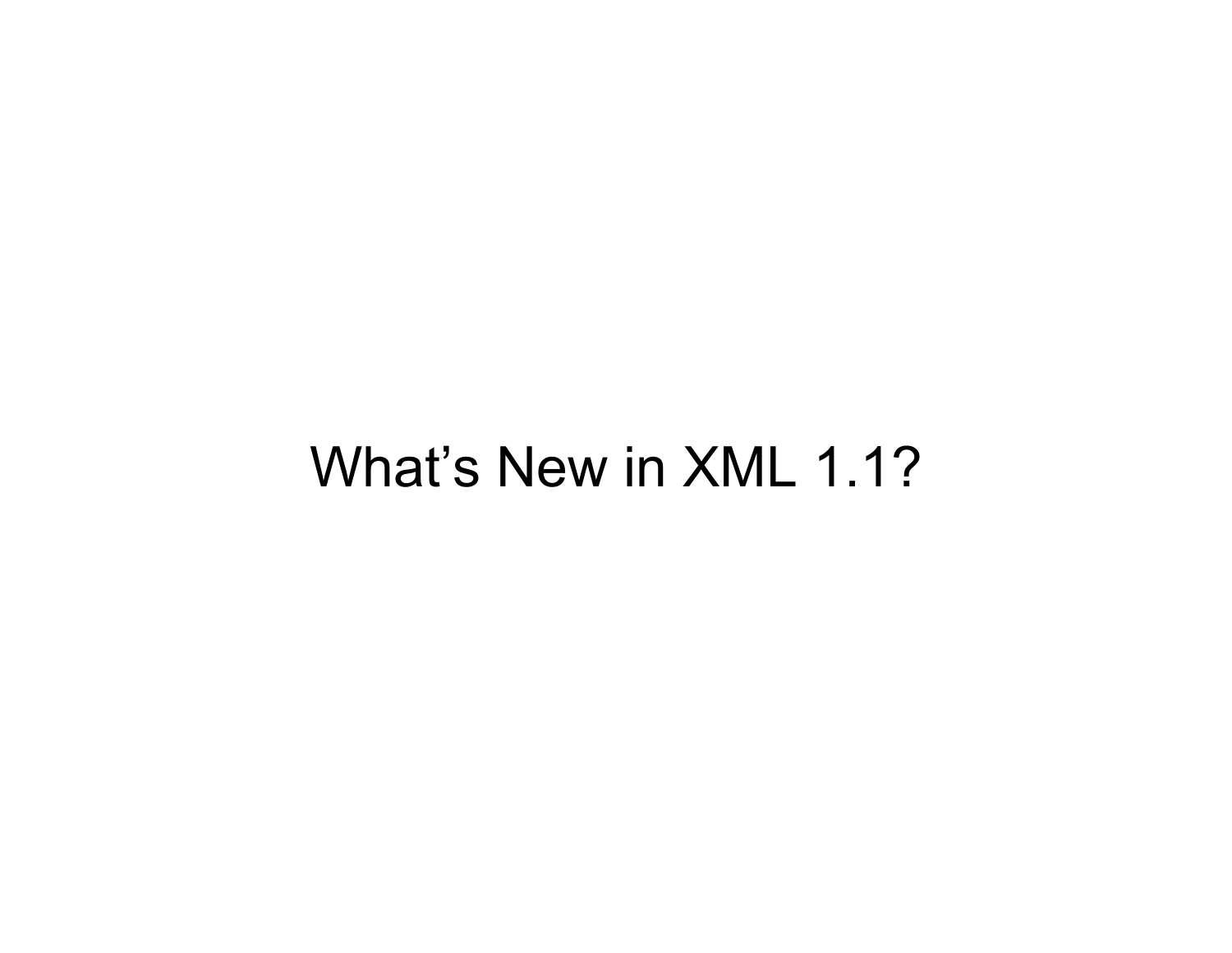### Noah Buys an Island

**…and designs his own letter used in place of "M"**

Noah Mendelsohn English:

Islandese:

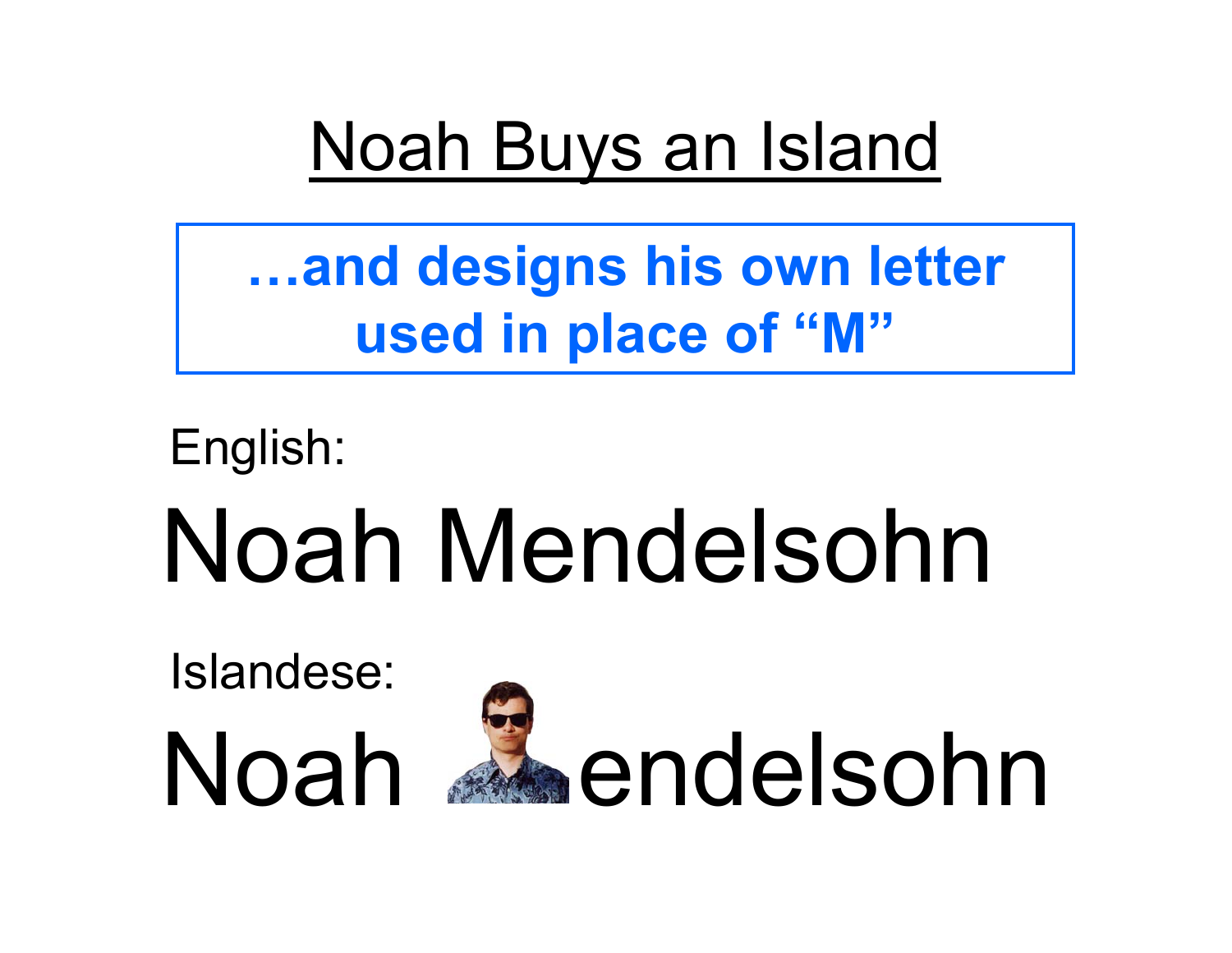### What Changes?

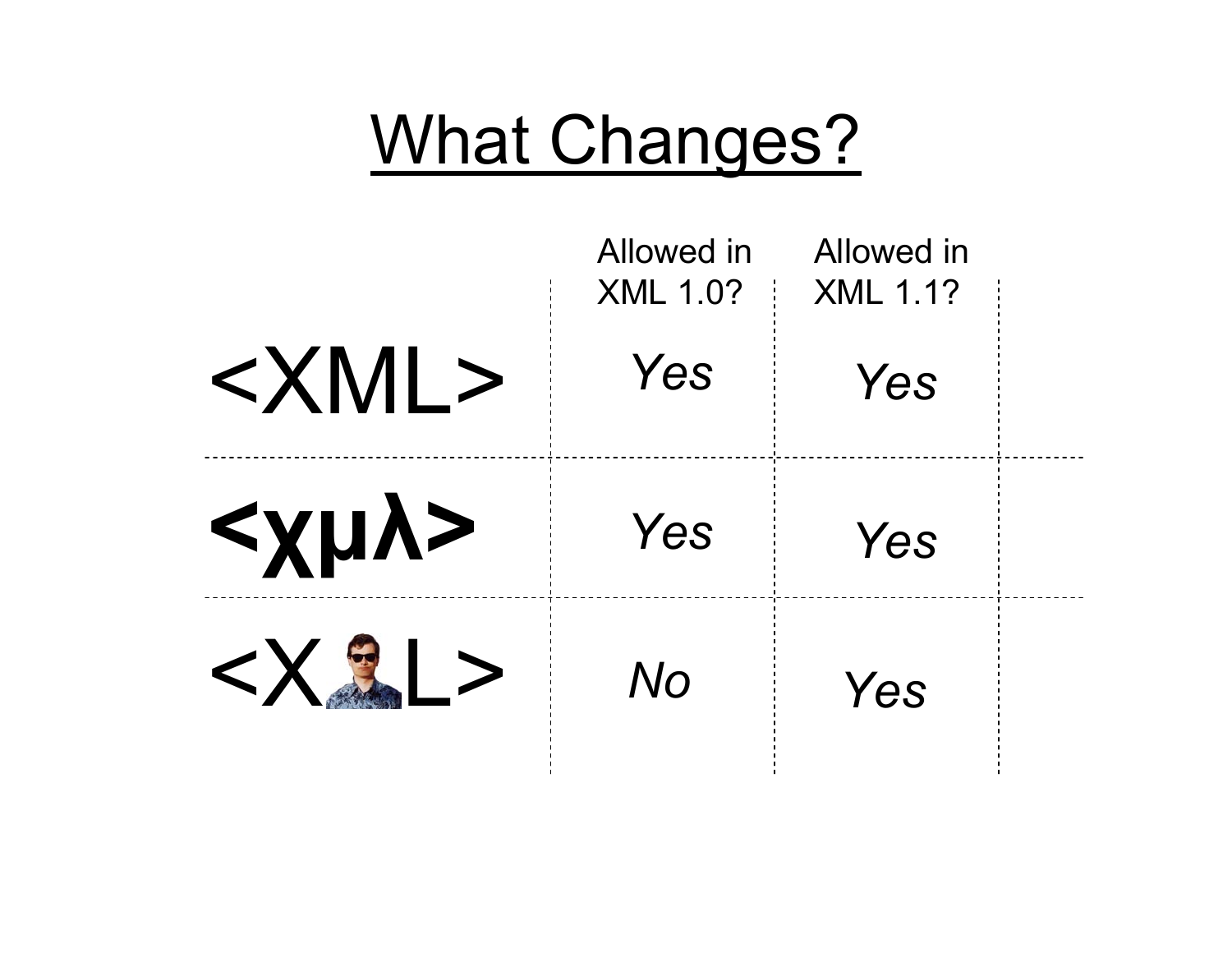### What Changes?

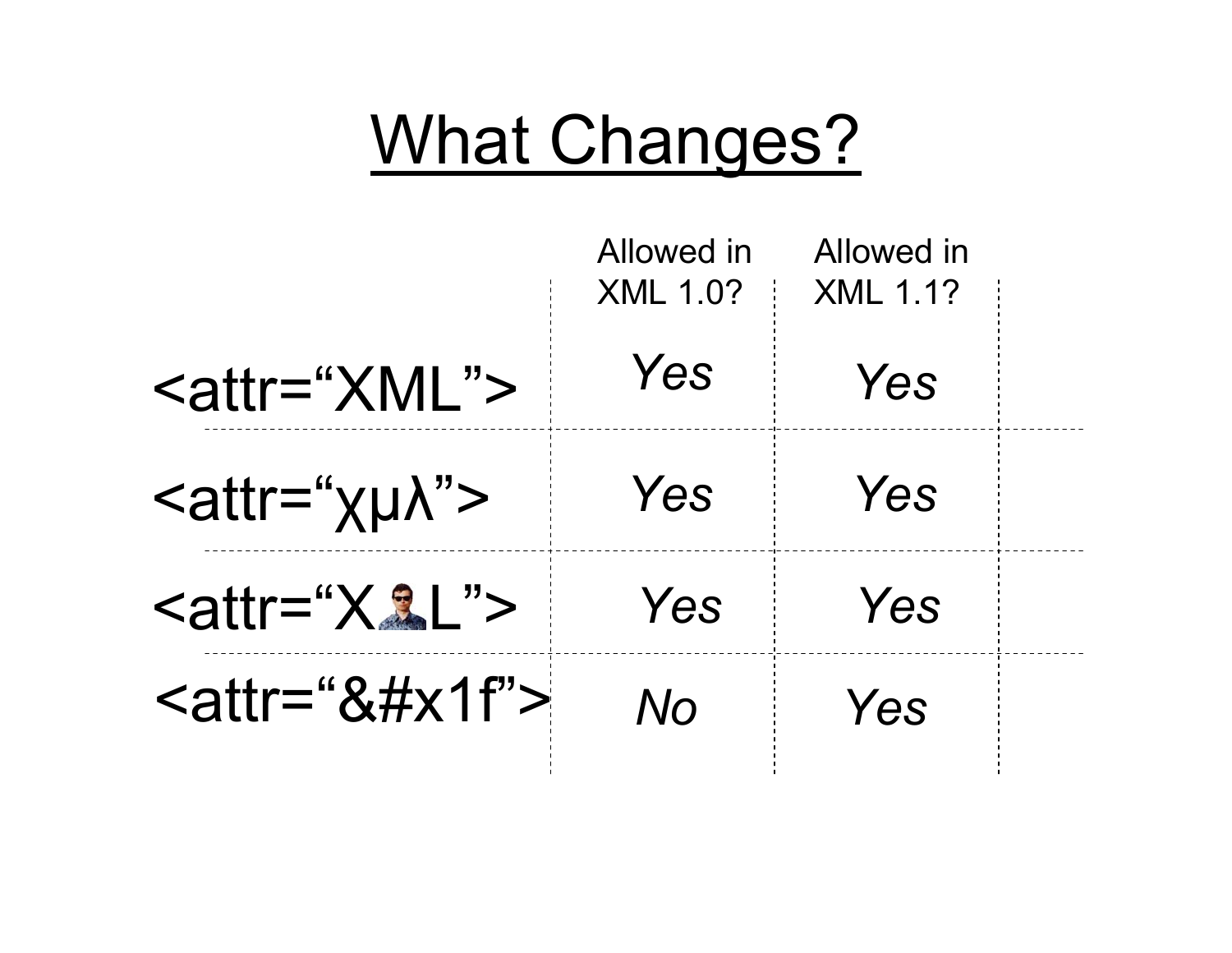#### Some Issues to Consider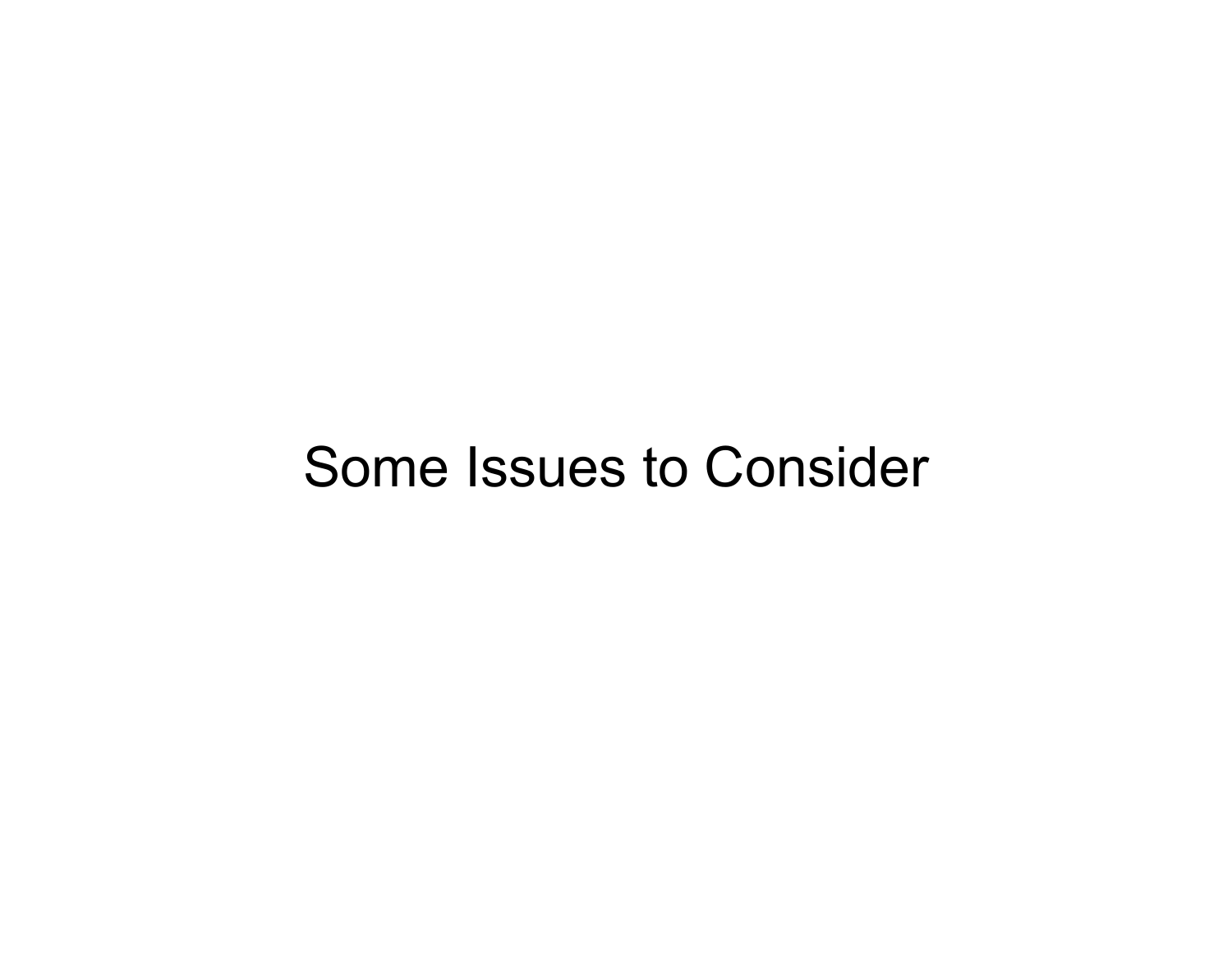### Schema: Declaring Elements

XML Schema

#### $<$ xsd:element name="X1L">

**Is this OK?Can you declare elements with the new names?**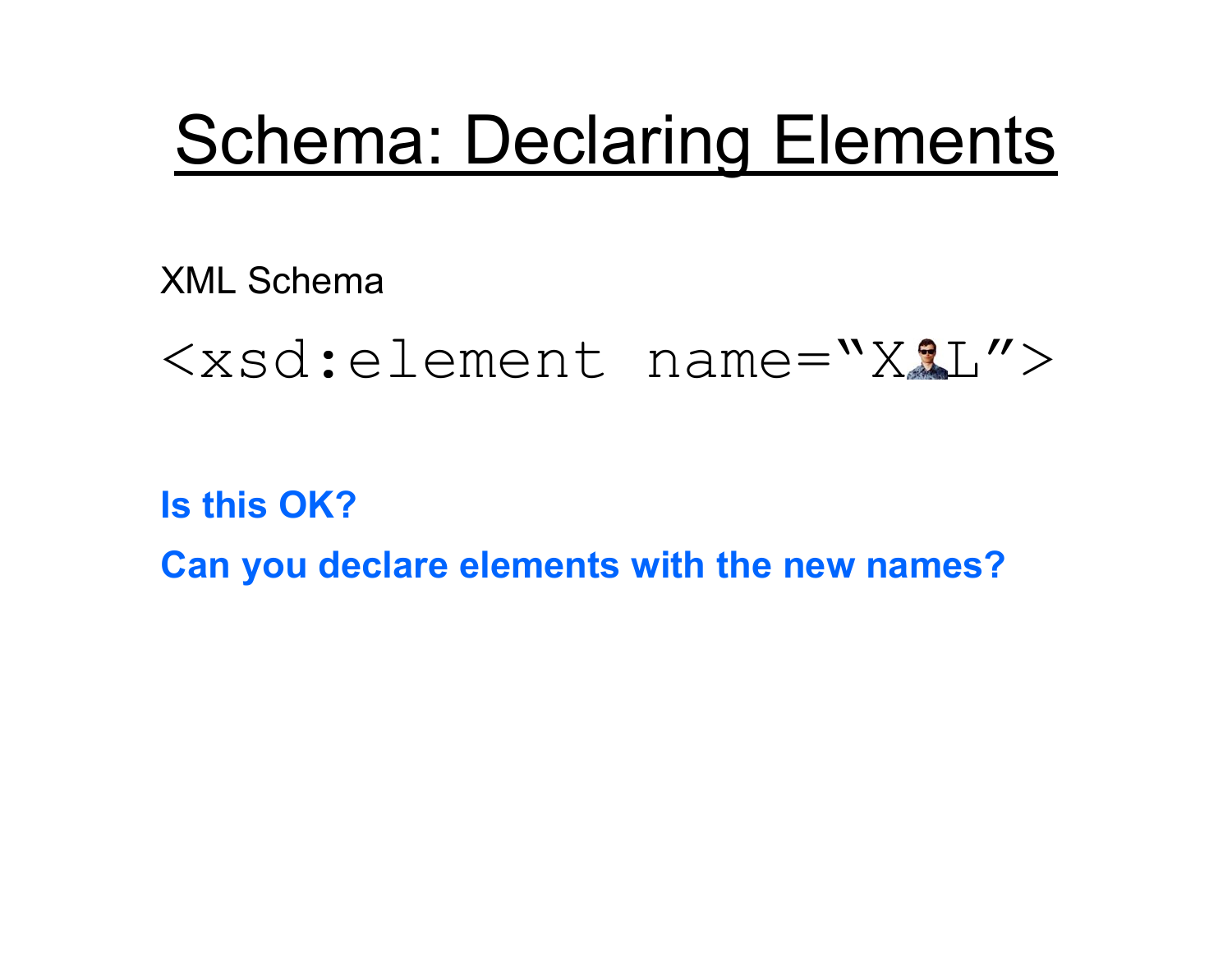### Schema: Declaring Elements

#### XML Schema

<xsd:element name="X&L">

**Is this OK?**

**Can you declare elements with the new names?**

**No. In an element declaration, the {name} component is specified as "an NCName as defined by [ref to 1999 version of Namespaces in XML]" (from XML Schema Part 1)**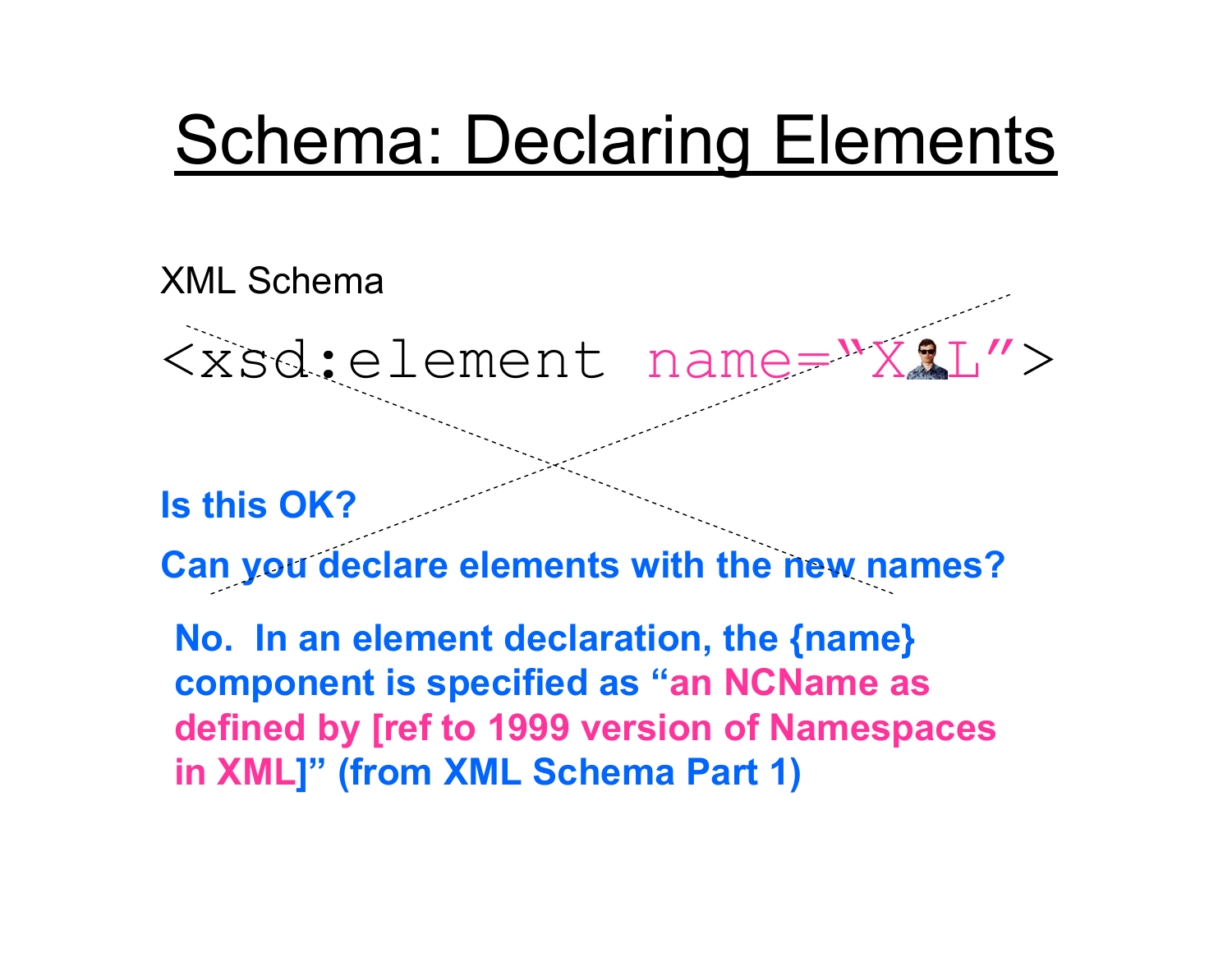### Schema: String Type

XML Schema

# <xsd:attribute name="at" type="xsd:string">

### at="Noah Mendelsohn"

**Validates.**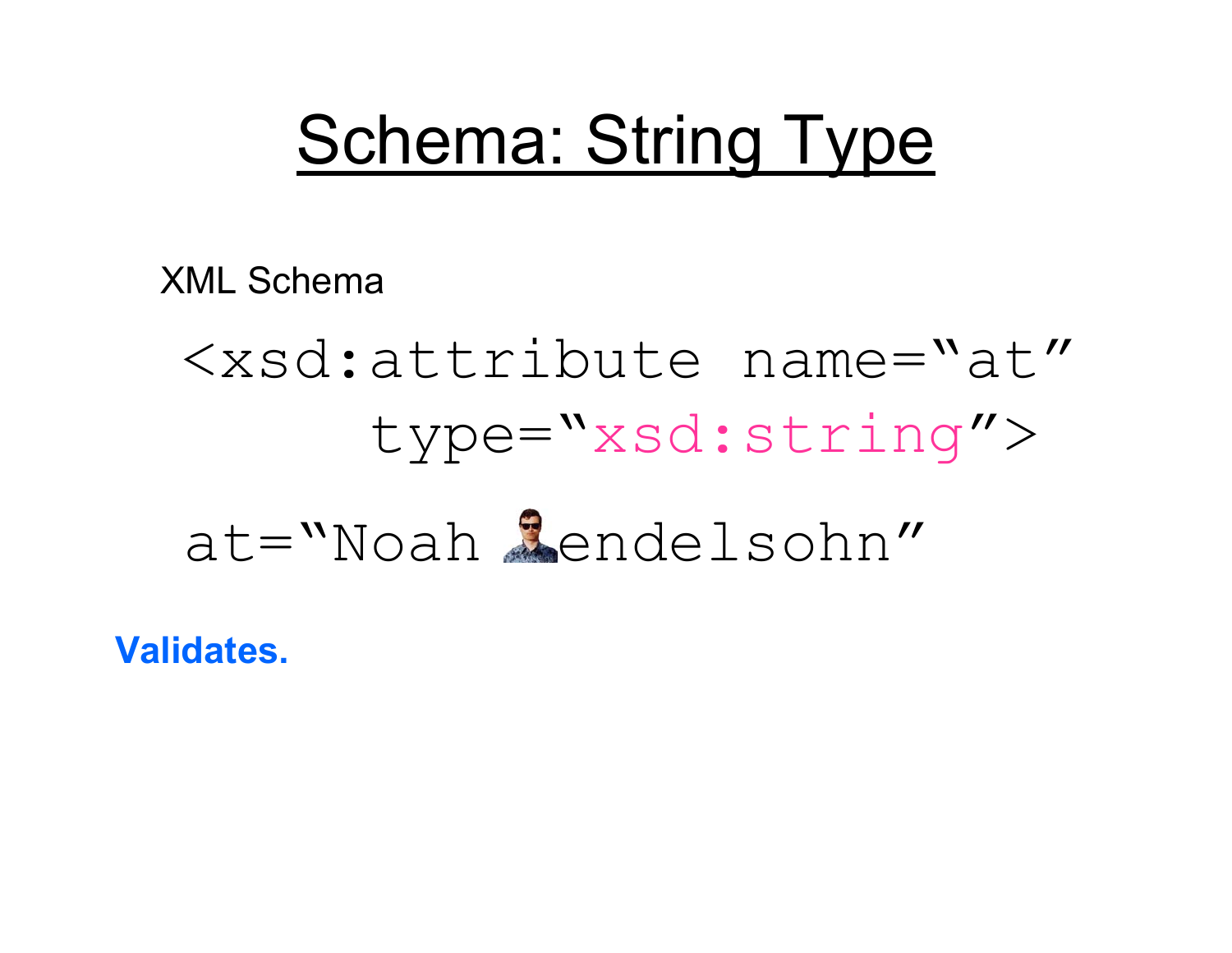### Schema: String Type

XML Schema

<xsd:attribute name="at" type="xsd:string">  $at="8#x1f"$ 

**Doesn't validate with xsd:string type.**

*"The ·value space· of string is the set of finite-length sequences of characters (as defined in [XML 1.0 (Second Edition)]) that ·match· the Char production from [XML 1.0 (Second Edition)]." (XML Schema Part 2)*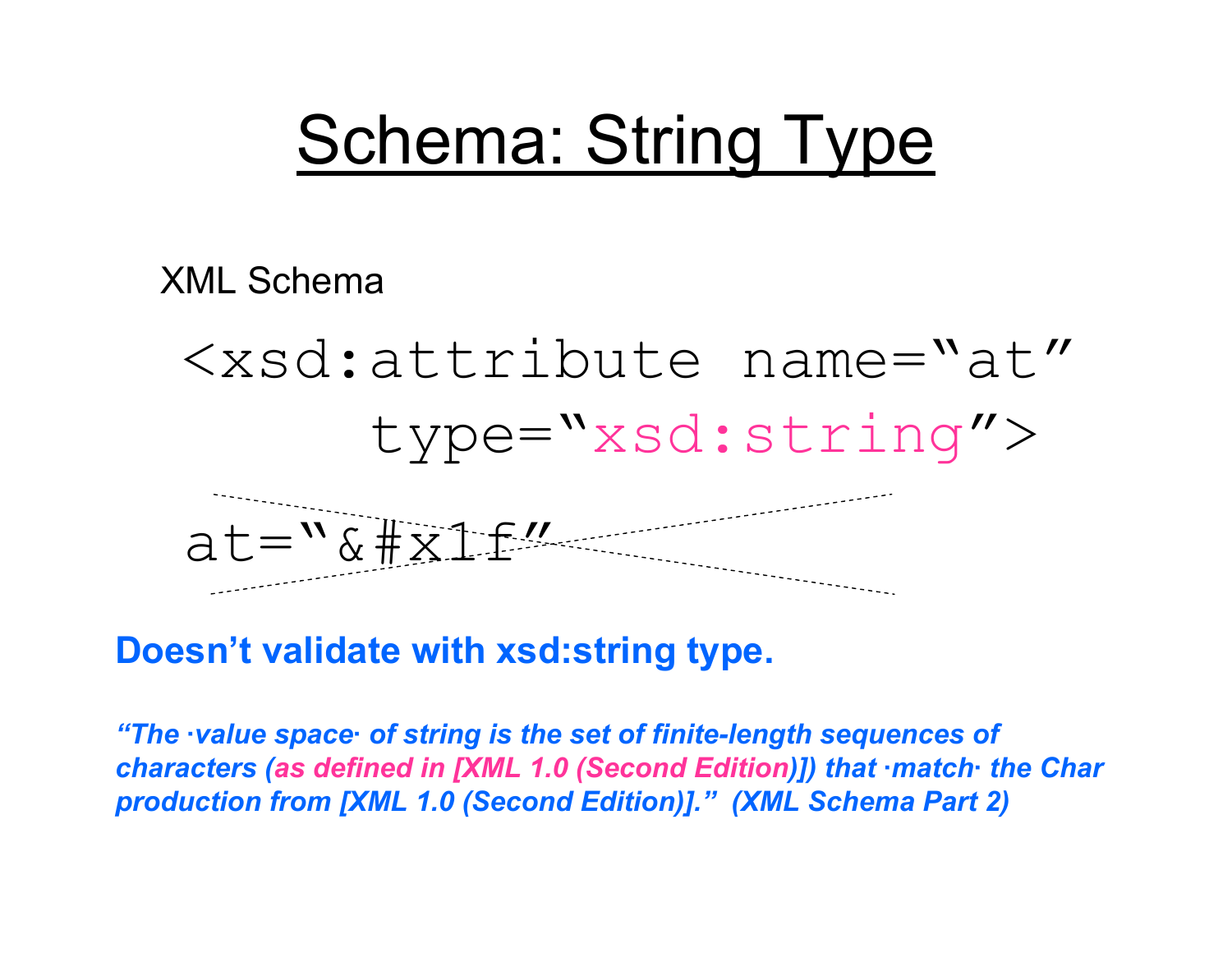### Schema: Name Type

XML Schema

## <xsd:attribute name="at" type="xsd:name"> at="Noah Mendelsohn"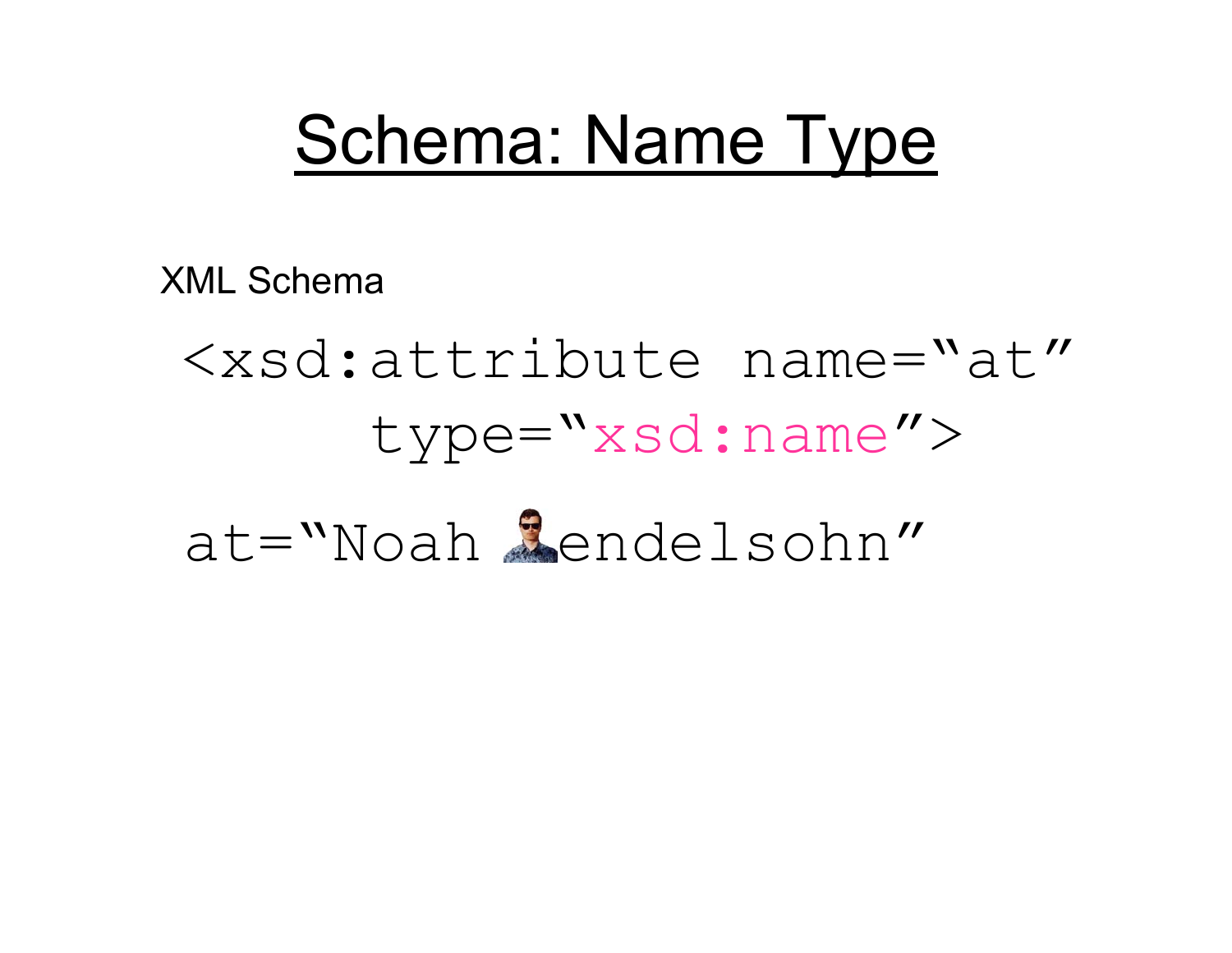### Schema: Name Type

XML Schema

<xsd:attribute name="at" type="xsd:name"> at="Noah Mendelsohn"

**Doesn't validate unless we change the Schema Rec.** 

*"The ·lexical space· of Name is the set of all strings which ·match· the Name production of [XML 1.0 (Second Edition)]. "(XML Schema Part 2)*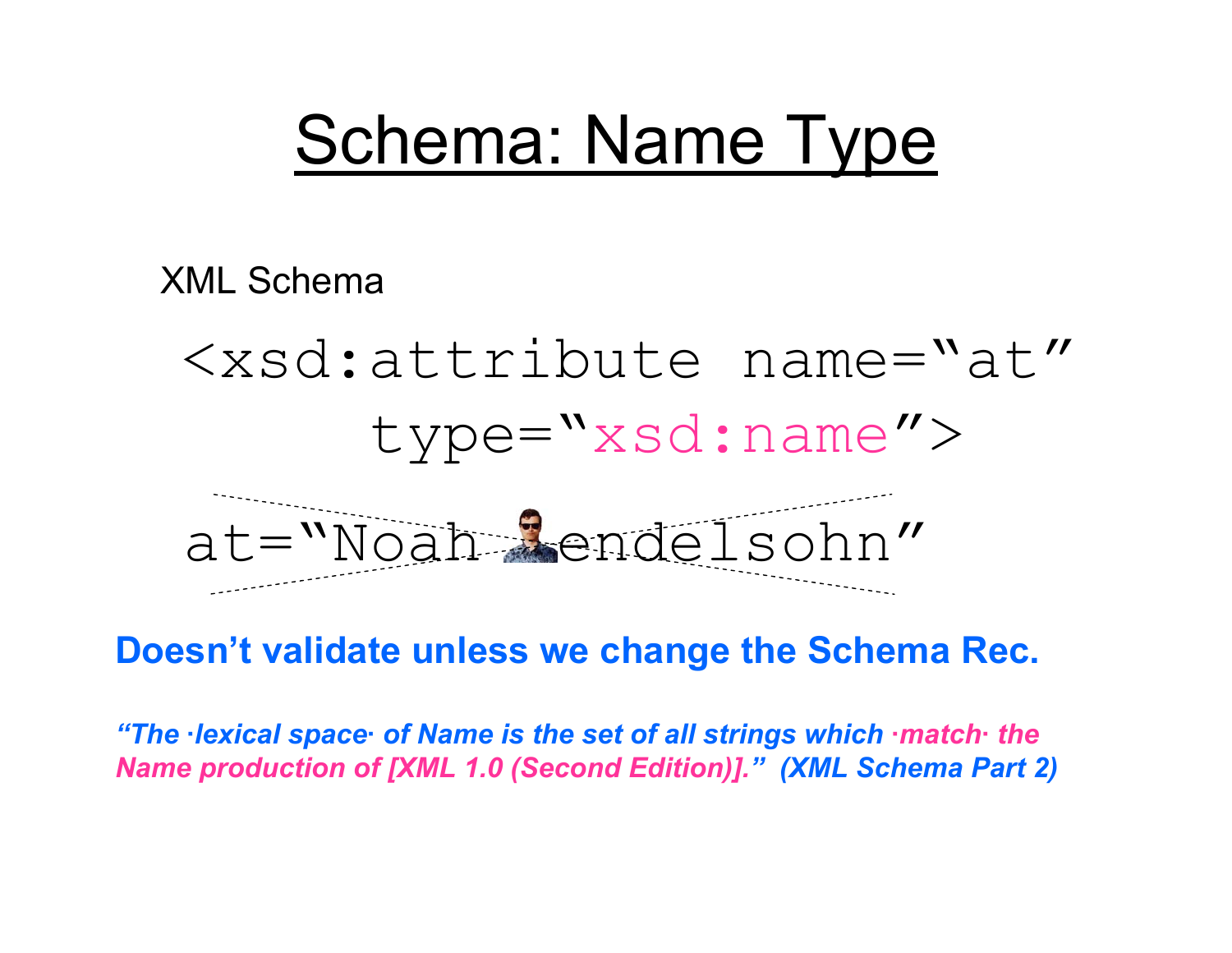### Query: Functions & Operators

fn:node-name(<abc>)

 $fn:node-name()$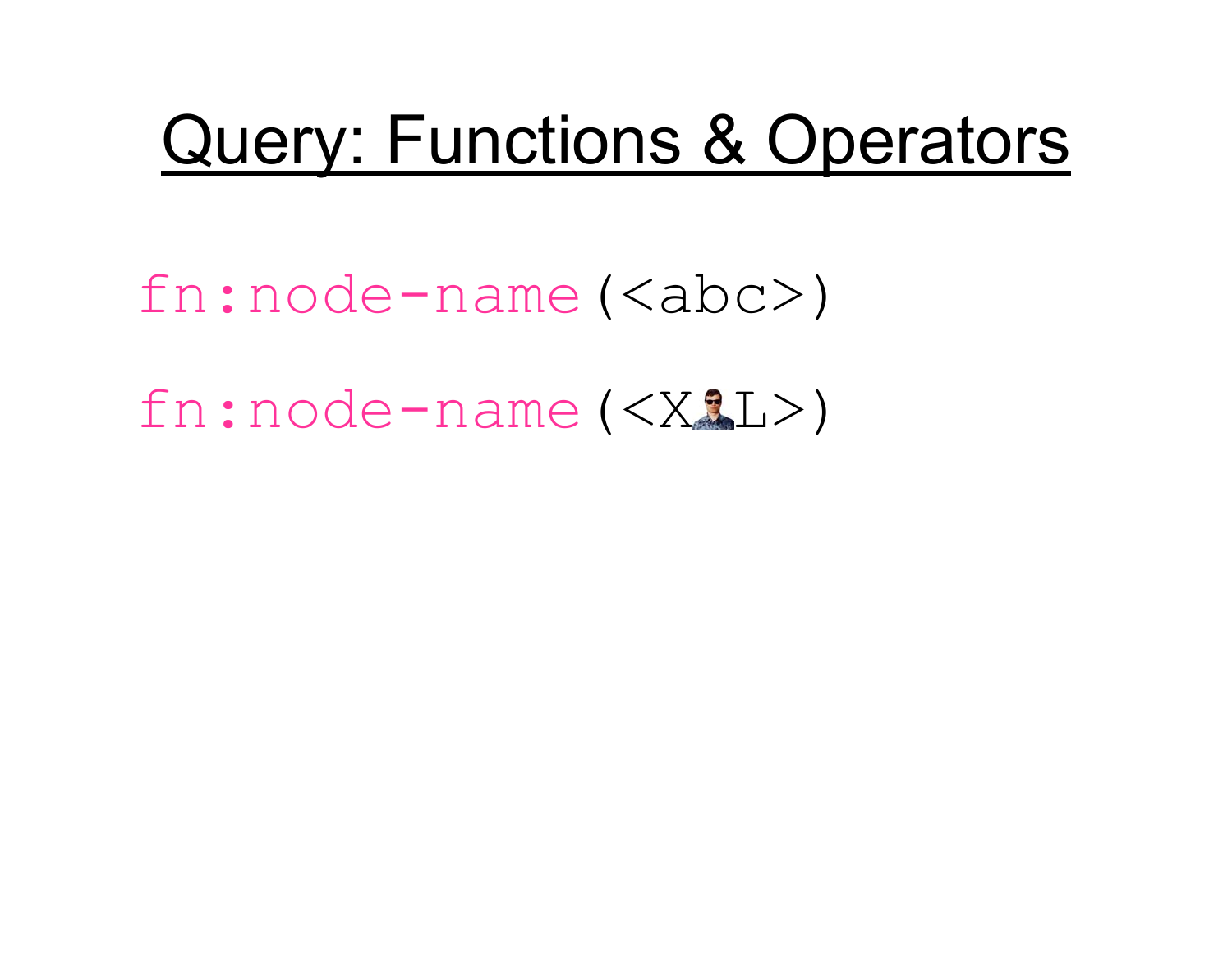## Query: Functions & Operators

### fn:node-name(<abc>) **OK**



#### **Doesn't work…the return type of fn:node-name is an xsd:QName which is defined as (you guessed it)…**

*"The ·value space· of QName is the set of tuples {namespace name, local part}, where namespace name is an anyURI and local part is an NCName [I.e. per 1999 version of Namespaces in XML…NRM] "(XML Schema Part 2)*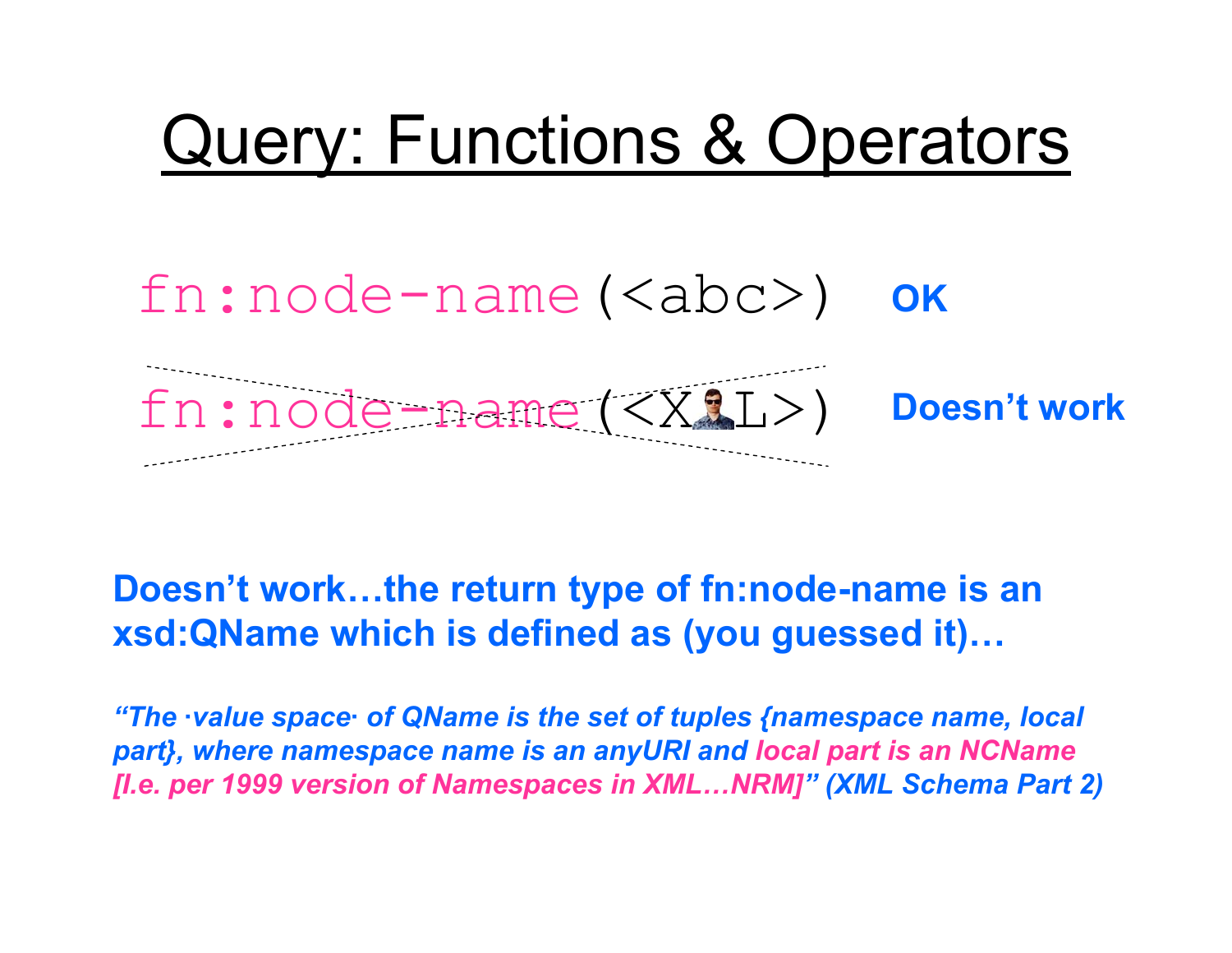## But there's more…

- •**How do you know which Infosets allow new names/chars?**
- • **application/xml (RFC 3203) needs clarification (informal discussions started)**
- • **SOAP is based on RFC 3203…did not explicitly anticipate new content…affects interoperation**
- $\bullet$  **Even old-style content may be labeled as <?xml version="1.1"?>.**
	- Streaming large documents complicates early generation of <?xml version="1.x"?>
	- Not clear whether query can easily check for new content when serializing
	- XML interop story compromised: already deployed software can't read even old-style content
- •**WSDL?, RDF? Probably others?**
- • **I may not have the list right, but there clearly are a lot of interrelated issues to consider.**